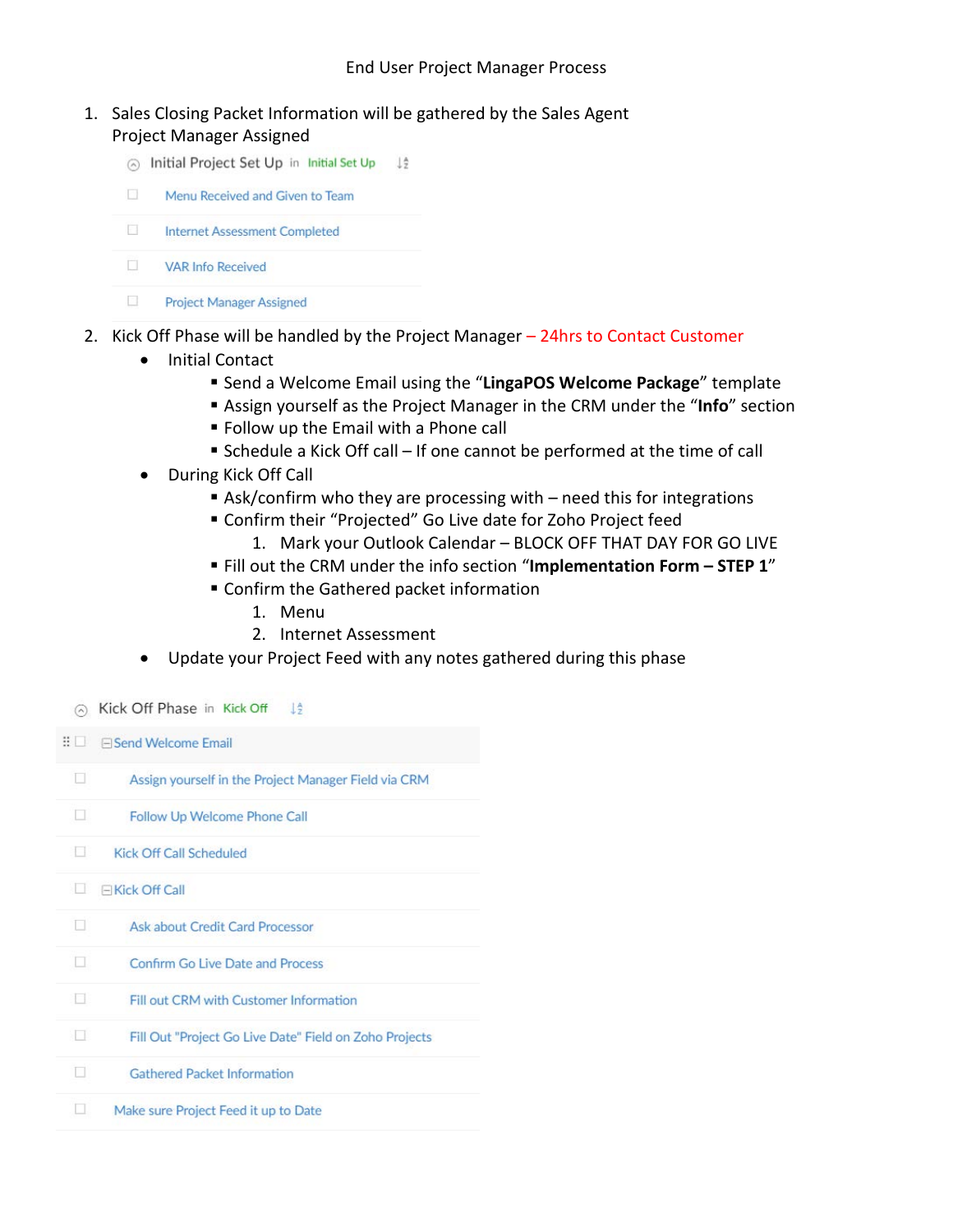- 3. Menu Phase One:
	- Menu is Received from the Customer
		- 24hrs to Contact Customer for Meeting via Phone/ Email
	- Initial Menu Meeting with the Customer is Schedule
		- Allows PM and customer to be on the same page
	- Initial Menu Meeting with the Customer is Completed
		- Customer Agreed to Layout and design of menu
	- Menu is Escalated to the India Programming Team
		- **IF Menu is in EXCEL format SEND TO INDIA**
		- **If Menu is NOT in EXCEL formation PM WILL PROGRAM THE MENU**
	- Menu is Received from the India Team, or Completed by PM
	- PM to Finalize any Menu Adjustments
	- Update your Project Feed with any notes gathered during this phase
- A Menu Phase One in Menu Adiustments  $\perp \frac{A}{2}$
- П Menu is Received from the Customer
- $\Box$ Initial Menu Meeting is Scheduled
- $\Box$ Initial Menu Meeting is Completed
- $\Box$ Menu is Escalated to India Programming Team
- $\Box$ Menu is Received from India Programming Team
- $\Box$ Last Menu Adjustments
- $\Box$ Make sure Project Feed it up to Date
	- 4. Integrations Phase: (Typically Completed by Hardy/ Integrations Team)
		- Integrations Form / VAR Sheet Received
		- Customer File is Built
		- Linga Admin Setup is Completed
		- Download the File to the EMV/ PAX Devices
		- Update your Project Feed with any notes gathered during this phase
	- $\odot$  Integrations in Integrations  $\frac{14}{7}$
	- П Integrations Form / VAR Sheet Received
	- П **Customer File is Built**
- П Linga Admin Setup is Completed
- П Download the File to the Devices
- □ Make sure Project Feed it up to Date
- 5. Menu Phase Two: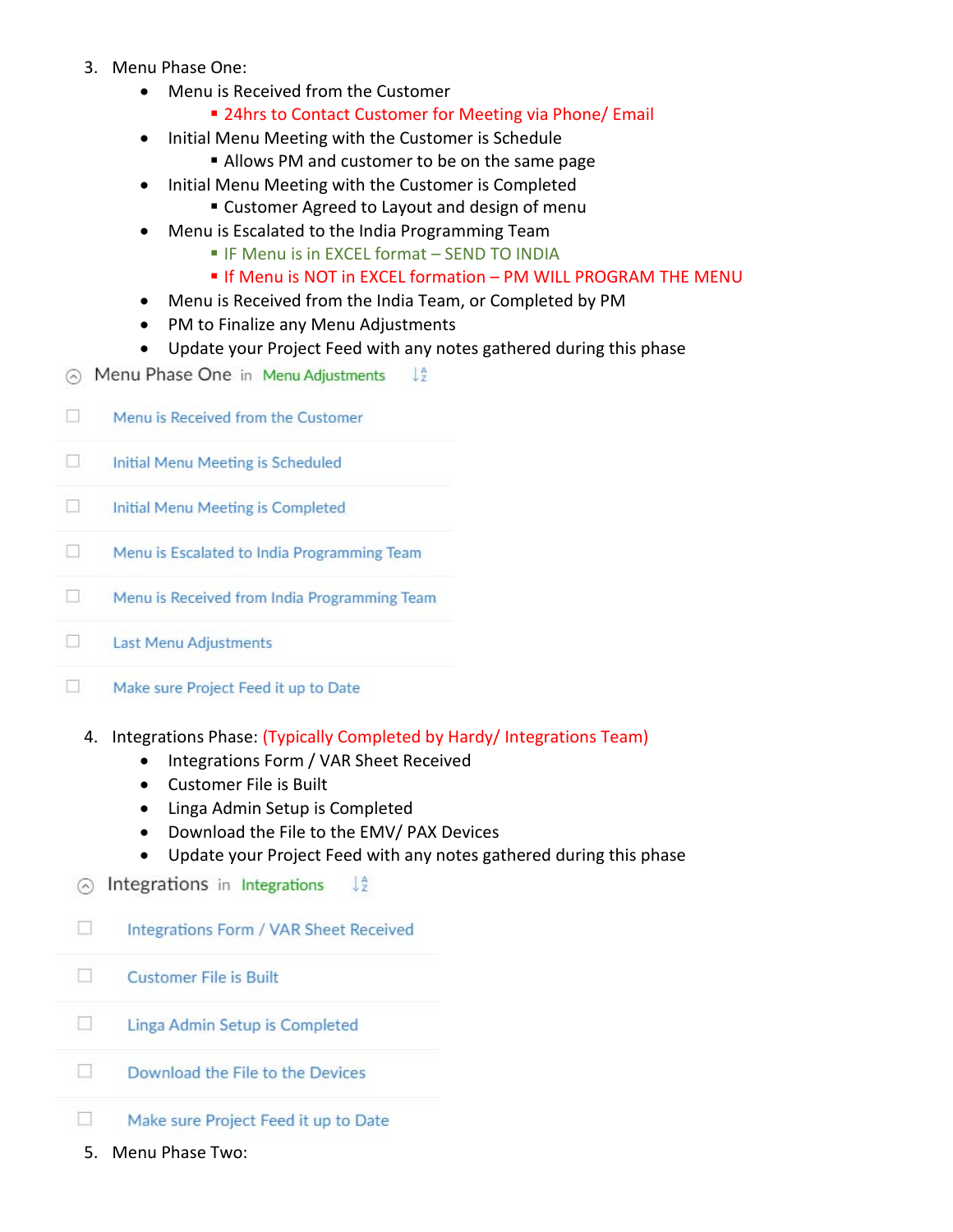- Revision Meeting with PM and Customer Scheduled
- Revision Meeting with PM and Customer Completed
- Update your Project Feed with any notes gathered during this phase
- $\odot$  Menu Phase Two in Menu Adjustments  $\downarrow^{\mathbb{A}}_2$



- 6. Hardware and Equipment:
	- Hardware is Shipped Done and Update by Oscar/ Shipping Department
	- Hardware Set Up is Scheduled
	- Hardware is Delivered
	- Hardware is Set Up is Completed
	- Update your Project Feed with any notes gathered during this phase
- $\odot$  Hardware and Equipment  $\downarrow$ <sup>2</sup>
- $\Box$ Hardware has been Shipped
- $\Box$ Hardware Set Up is Scheduled
- $\mathcal{L}_{\mathcal{A}}$ Hardware is Delivered
- $\mathcal{L}_{\mathcal{L}}$ Hardware Set Up is Completed
- $\Box$ Make sure Project Feed it up to Date

## 7. Training:

- BOH Training Scheduled
- BOH Overview Completed Send Customer Copy of Training via Box.com
- FOH Training Scheduled
- FOH Training Completed Send Customer Copy of Training via Box.com
- **Training Sign Off Sheet Sent**
- Customer Returned Signed Training Agreement Document
- notes gathered during this phase

| ᠗ | Training in Training<br>Už.                                 |
|---|-------------------------------------------------------------|
| □ | <b>BOH Training Scheduled</b>                               |
| Π | <b>BOH Training Completed</b>                               |
| B | Upload and Send Video of Training to Customer via Box.com   |
| □ | <b>FOH Training Scheduled</b>                               |
| □ | <b>FOH Training Completed</b>                               |
| π | Upload and Send Video of Training to Customer via Box.com   |
| o | <b>Training Sign Off Sheet Sent</b>                         |
| □ | <b>Customer Returned Signed Training Agreement Document</b> |
| o | Make sure Project Feed it up to Date                        |